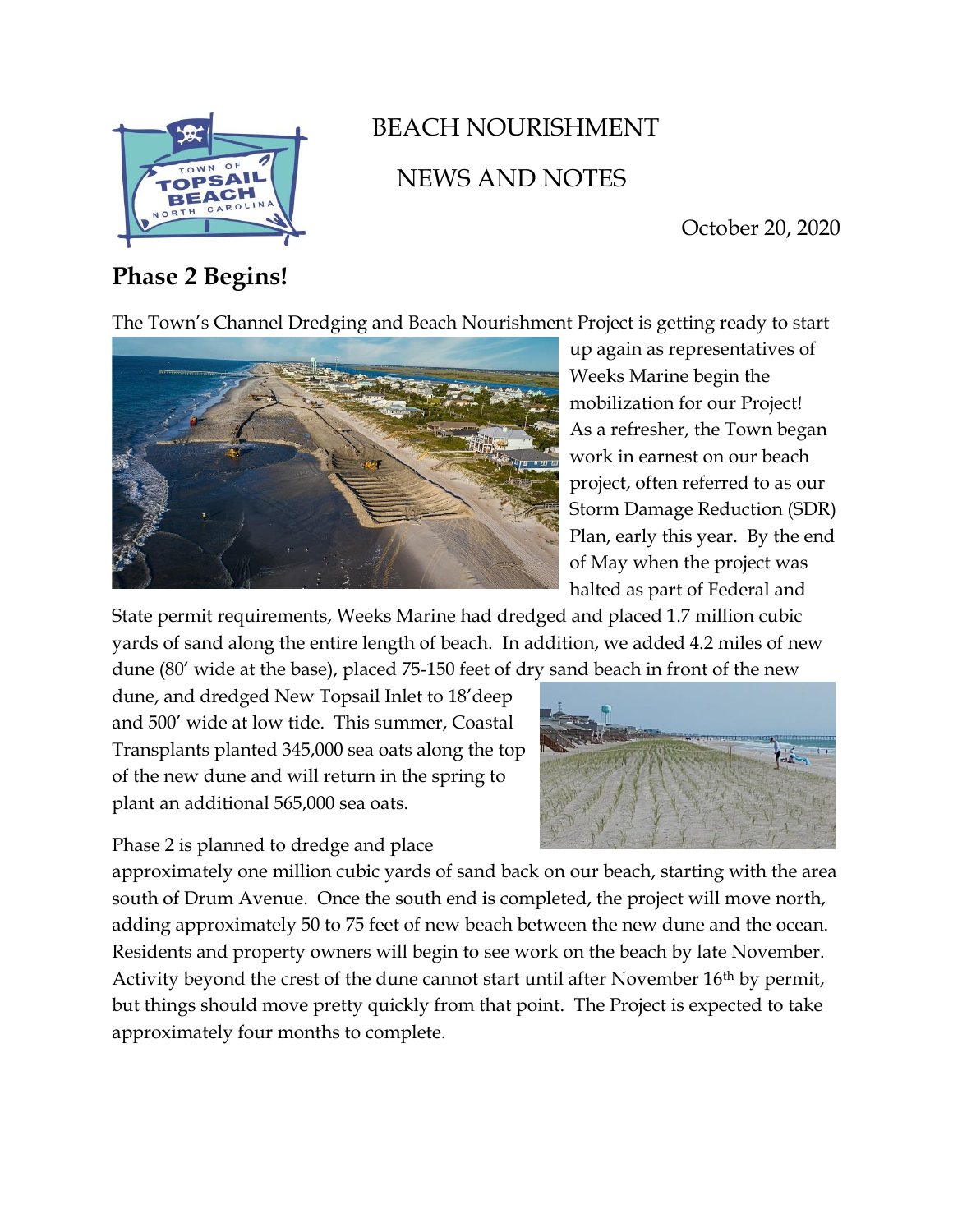## **Mobilization and Dredge Work**



Weeks Marine has already begun the mobilization process as we prepare for the return of the *Borinquen.* Pipe placement in Topsail Creek is underway, and necessary equipment and supplies are being gathered and will arrive over the next few weeks. Our waterways will be quite busy as crews work to place pipes and equipment in the area, so we ask all boaters to be aware of their

surroundings and take all the necessary precautions for a safe and enjoyable time. Pipe lines will be marked and lit with buoys where needed especially in areas where the water is shallow, so please pay close attention. The map below highlights the areas to be dredged during this next phase, with larger maps available on our website.



### **Moving Forward**

If all goes well, we hope to start pumping sand on the beach before Thanksgiving! Please remember that while the beach and waterways will remain open, there will be workers and heavy equipment on site. **For your safety and the safety of the workers, please avoid any designated work areas**. Please be aware that over the course of